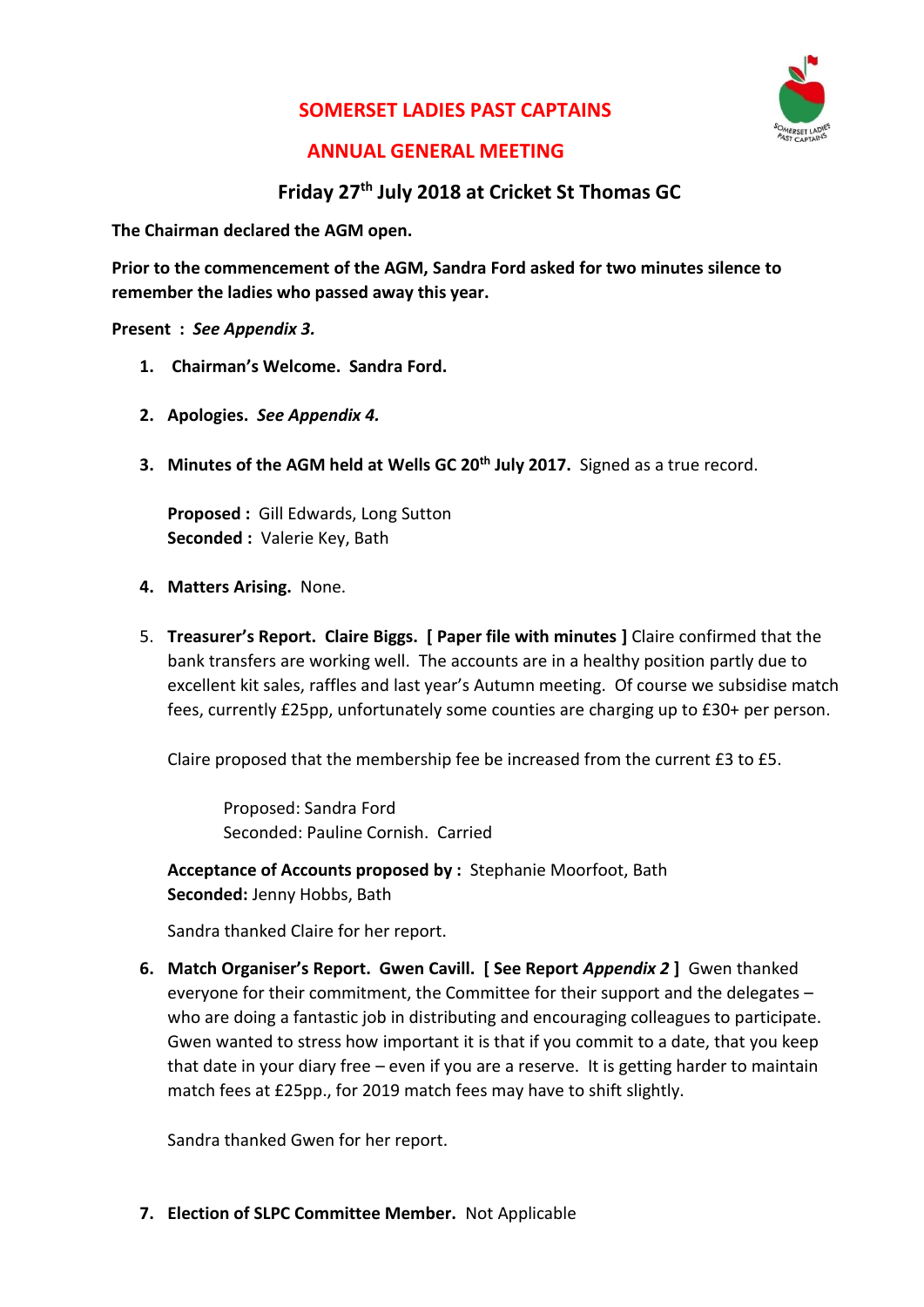#### **8. Proposals:**

**Change of Vouchers:** Majority present voted for change of vouchers. Carried. As of 2019 One4all gift cards instead of M&S vouchers for meetings and Team Event.

**Lifetime Social Membership:** Proposal rejected. Committee to review taken on board comments from the floor.

**25th Anniversary Lunch:** Proposal accepted. Secretary to write to delegates seeking members support in general. If sufficient support a suitable venue to be secured and as a memento a small gift to be purchased for all attendees.

#### **The meeting closed at 6.04 pm**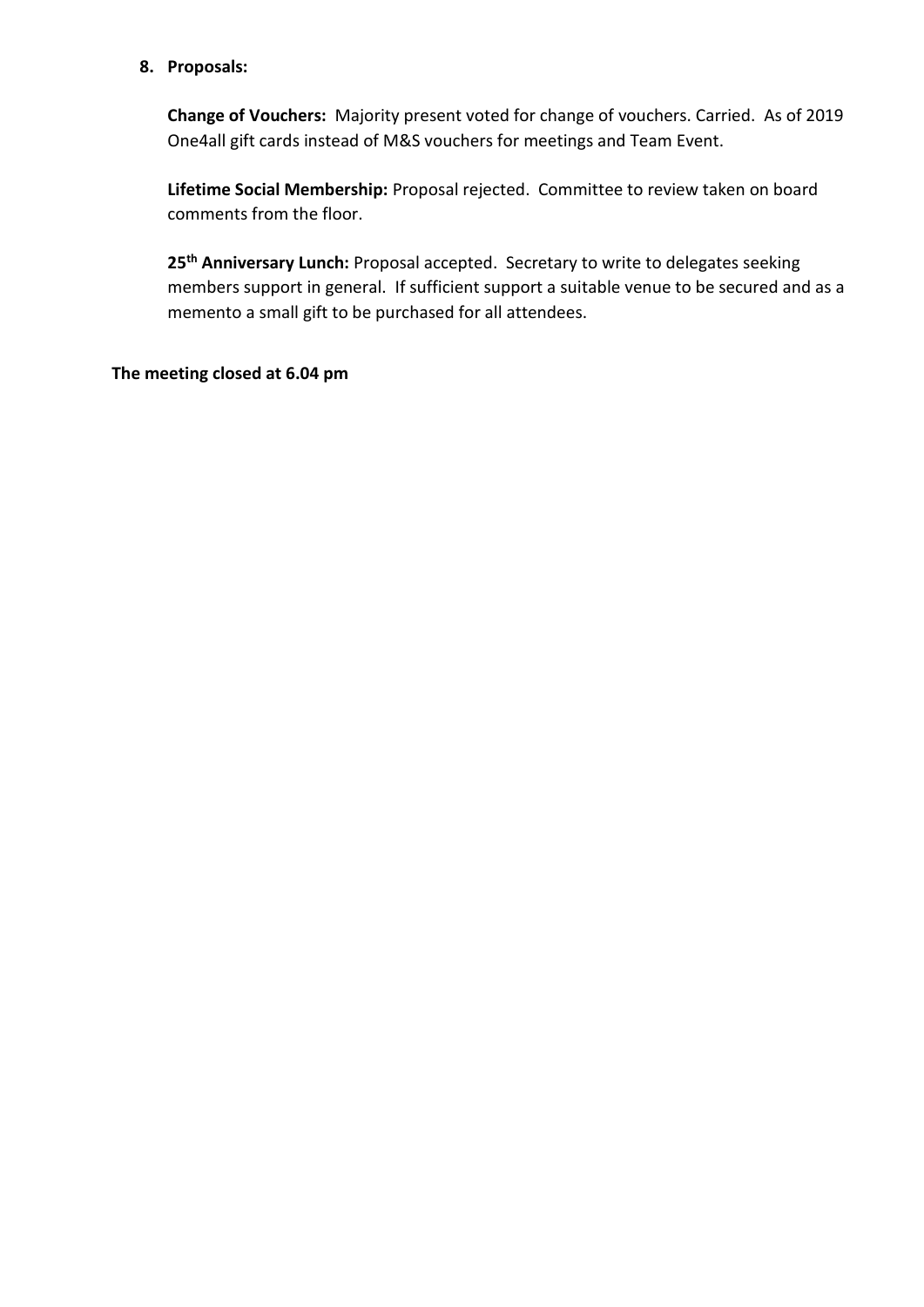

# **Report for 2018 SLPC AGM - Match Organiser Report**

#### **Introduction**

I would like to start my report by saying a big thank you to everyone for committing to the SLPC matches – without your continued support we would not be able to field a team.

The SLPC committee is amazing always there to support me and offer guidance when needed. Thanks to all the SLPC delegates who respond to my requests for information especially about availability.

My last thanks are to all the players who offered availability and kept the dates securely in the diary and let us know if plans had changed – this was so helpful. Thank you to everyone.

### **Match Report - Results of matches so far**

| <b>Match</b>                       | Result       |
|------------------------------------|--------------|
| Somerset v Cornwall 9 April 2018   | Lost         |
| Somerset v Dorset 11 May 2018      | Halved       |
| Somerset y Gwent 11 June 2018      | Lost         |
| Somerset y Devon 24 June 2018      | Halved       |
| Somerset v Hampshire 16 July 2018  | Won          |
| Somerset v Wiltshire 9 August 2018 | To be played |
| Somerset v Men's Past Captain 21   | To be played |
| August 2018                        |              |
| Somerset v Gloucestershire 13      | To be played |
| September 2018                     |              |

The match reports always indicate that players enjoy the matches and appreciate the social interaction with players from different counties. Thanks to all the captains who work so hard to make sure we have full representation at the matches. To help them again next year please remember if for any reason you are unable to play or maintain your place as a reserve it is very important to let the captain of the day know as soon as possible. Players who have been selected and then when contacted by the SLPC Captain of the day are unable to play is one of our biggest challenges as this takes up so much time for the captain to find replacements.

#### **Plans for 2019**

We have matches planned to play next year and the dates and venues are published on the website so please have a look and put them in diaries so you can confirm availability when I send out information in January 2019. I plan to send out confirmations mid-February 2019. <http://www.somersetladiesgolf.org.uk/matches/4594292795>

#### **Match Fees**

SLPC works hard to keep the match fee at £25 which includes in most cases coffee and sandwiches on arrival, green fee and a two-course meal and coffee. In some cases, SLPC has to subside this because Golf Clubs may charge a £30 or more match fee. It is becoming harder to negotiate £25 fee with clubs due to rising costs so SLPC will need to consider different ways to address this.

Thanks to all the delegates for being so crucial in communicating all information to all past captains. Enjoy your golf Gwen Cavill SLPC Match Organiser, July 2018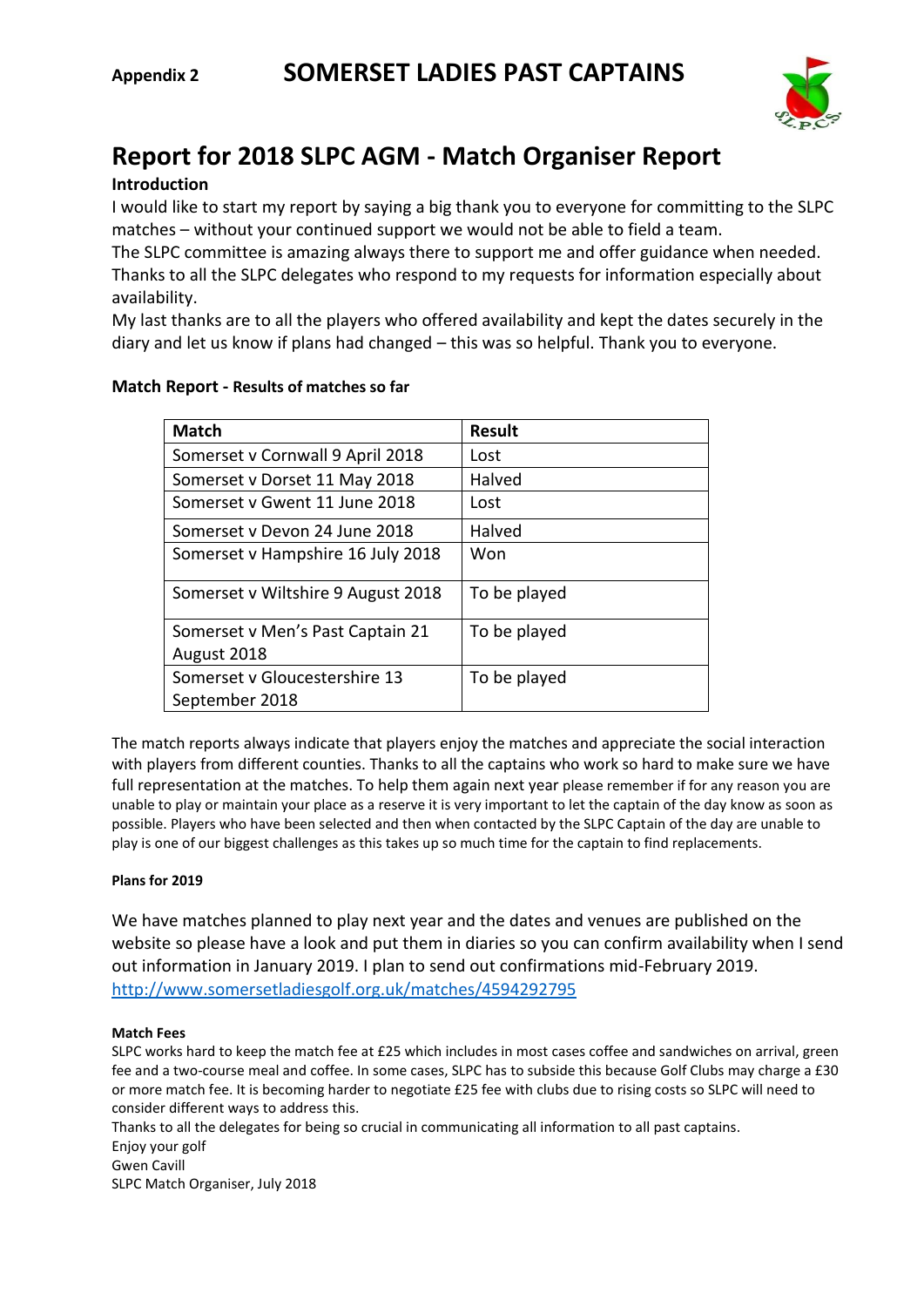

## **SOMERSET LADIES PAST CAPTAINS**

### **ANNUAL GENERAL MEETING**

## **Friday 27th July 2018 at Cricket St Thomas**

### **Present**

| <b>NAME</b>            | <b>CLUB</b>                 |
|------------------------|-----------------------------|
| Sandra Ford            | Long Sutton                 |
| Linda Johnson          | Wheathill                   |
| <b>Claire Biggs</b>    | Isle of Wedmore             |
| <b>Theresa Munns</b>   | <b>Mendip Spring</b>        |
| Di Yates               | <b>Mendip Spring</b>        |
| <b>Gwen Cavill</b>     | Enmore                      |
| <b>Pauline Cornish</b> | <b>Mendip Spring</b>        |
| Sheila Bowden          | Enmore                      |
| <b>Susie Gibbins</b>   | Clevedon                    |
| <b>Elaine Morgan</b>   | Clevedon                    |
| Virginia Suttle        | <b>Mendip Spring</b>        |
| Connie Stolworthy      | Long Sutton                 |
| Stephanie Moorfoot     | <b>Bath</b>                 |
| <b>Juliet Hagley</b>   | Clevedon                    |
| Patsy Morgan           | Taunton & Pickeridge        |
| <b>Gill Edwards</b>    | Long Sutton                 |
| Carole Paterson        | Long Sutton                 |
| <b>Julia Nuttall</b>   | <b>Burnham &amp; Berrow</b> |
| <b>Gill Barry</b>      | <b>Bunrham &amp; Berrow</b> |
| Jane Moreton           | <b>Burnham &amp; Berrow</b> |
| <b>Helen Wormald</b>   | Stockwood Vale              |
| Linda Sage             | Stockwood Vale              |
| Valerie Key            | <b>Bath</b>                 |
| Jan Scilly             | Bath                        |
| Angela Trenchard       | <b>Bath</b>                 |
| Jenny Hobbs            | <b>Bath</b>                 |
| <b>Fay Galley</b>      | <b>Bath</b>                 |
|                        |                             |
|                        |                             |
|                        |                             |
|                        |                             |
|                        |                             |
|                        |                             |